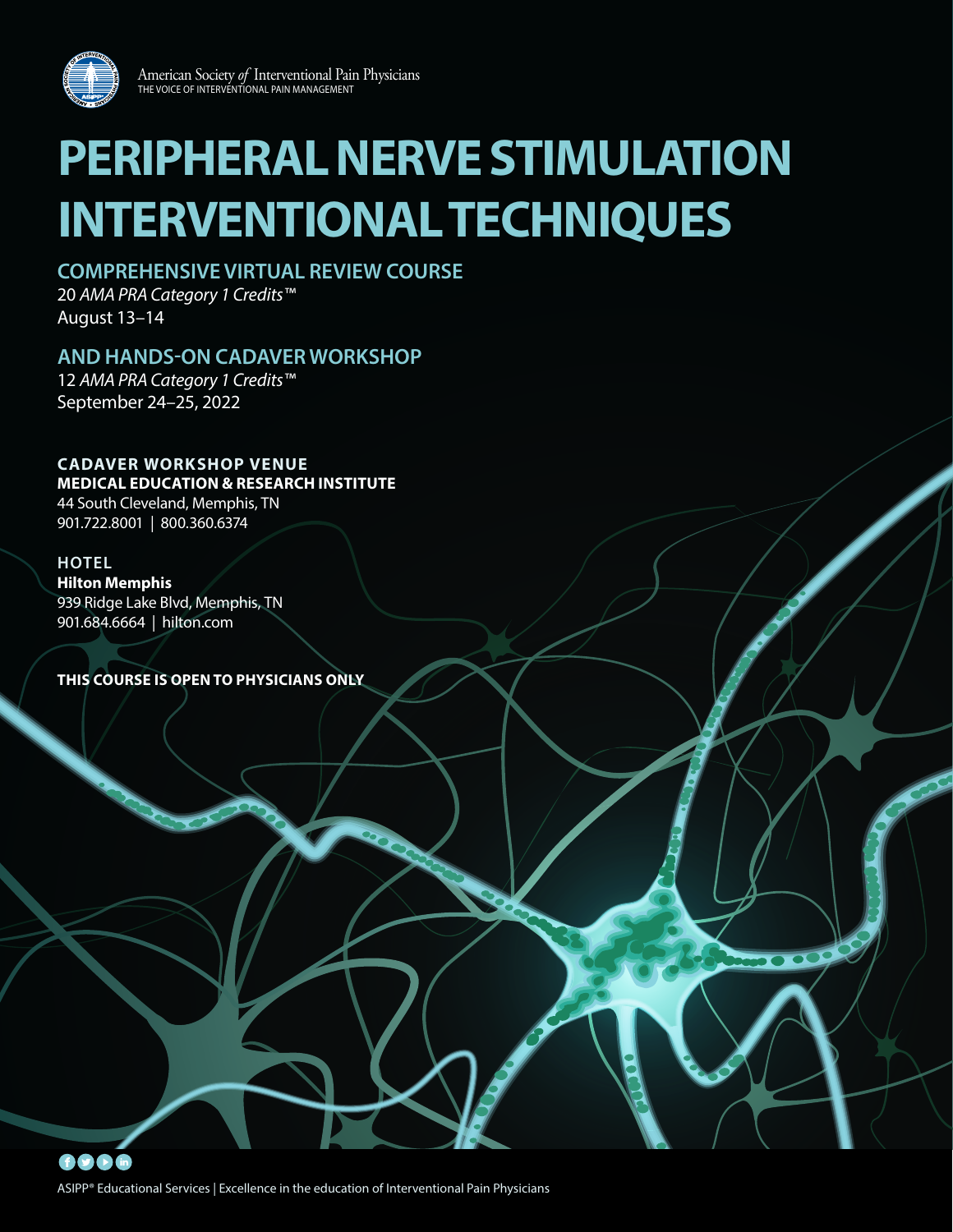# PERIPHERAL NERVE STIMULATION INTERVENTIONAL TECHNIQUES REVIEW COURSE WEBINAR

Course Directors: Laxmaiah Manchikanti, MD; Sheri Albers, DO; Amol Soin, MD; Christopher Gharibo, MD

# SATURDAY, TBD (CST)

| 7:55 am - 12:00 pm                  | <b>Session Chair - Sheri Albers, DO</b>                                                                          |
|-------------------------------------|------------------------------------------------------------------------------------------------------------------|
| $7:55$ am $- 8:00$ am               | Introduction to Technical Aspects of the Webinar                                                                 |
| $8:00$ am $- 8:30$ am               | Introduction to ASIPP and Webinar<br><b>Sheri Albers, DO</b>                                                     |
| $8:30$ am - $9:15$ am               | ABIPP: Board and Competency Certifications<br>Laxmaiah Manchikanti, MD                                           |
| $9:15$ am $-10:00$ am               | Clinical Safety Applications of Fluoroscopy in IPM<br>Art Watanabe, MD                                           |
| $10:00$ am $- 10:15$ am             | <b>BREAK</b>                                                                                                     |
| 10:15 am - 11:00 am                 | Ultrasound Guided Peripheral Nerve Blocks: Basics and Clinal Application<br><b>Sheri Albers, DO</b>              |
| 11:00 am $-$ 11:30 pm               | Basic Considerations and Clinical Application of Peripheral Nerve Stimulation<br><b>TBD</b>                      |
| 11:30 am $-$ 12:00 pm               | Occipital and Nerve Stimulation: Anatomy, Patient Selection, Technique, and Complications<br><b>TBD</b>          |
| 12:00 pm - 12:30 pm                 | <b>LUNCH BREAK</b>                                                                                               |
| 12:30 pm - 3:00 pm                  | <b>Session Chair - TBD</b>                                                                                       |
| 12:30 pm $-1:00$ pm                 | Cervical Medial Branch Never Stimulation: Anatomy, Patient Selection, Technique, and Complications<br><b>TBD</b> |
| 1:00 pm $- 2:00$ pm                 | Suprascapular Nerve Stimulation: Anatomy, Patient Selection, Technique, and Complications<br><b>TBD</b>          |
| $2:00 \text{ pm} - 2:30 \text{ pm}$ | Axillary Nerve Stimulation: Anatomy, Patient Selection, Technique, and Complications<br><b>TBD</b>               |
| $2:30$ pm $-3:00$ pm                | Cluneal Nerve Stimulation: Anatomy, Patient Selection, Technique, and Complications<br><b>TBD</b>                |
| $3:00$ pm $-3:15$ pm                | <b>BREAK</b>                                                                                                     |
| $3:15$ pm - 6:15 pm                 | <b>Session Chair - TBD</b>                                                                                       |
| $3:15$ pm $-3:45$ pm                | Lumbar Medial Branch Nerve Stimulation: Anatomy, Patient Selection, Technique, and Complications<br><b>TBD</b>   |
| $3:45$ pm $-4:15$ pm                | Sacroiliac Joint Stimulation Block: Anatomy, Patient Selection, Technique, and Complications<br><b>TBD</b>       |
| 4:15 pm $-$ 4:45 pm                 | Ilioinguinal Nerve Stimulation: Anatomy, Patient Selection, Technique, and Complications<br><b>TBD</b>           |
| 4:45 pm $-$ 5:15 pm                 | Genicular Nerve Stimulation: Anatomy, Patient Selection, Technique, and Complications<br><b>TBD</b>              |
| $5:15$ pm $-5:45$ pm                | Innervation of Foot Nerve Stimulation: Anatomy, Patient Selection, Technique, and Complications<br><b>TBD</b>    |
| 6:15 pm $- 7:00$ pm                 | <b>Open Forum Discussion</b><br>Moderator: Laxmaiah Manchikanti, MD; and TBD<br>Panel: All Faculty               |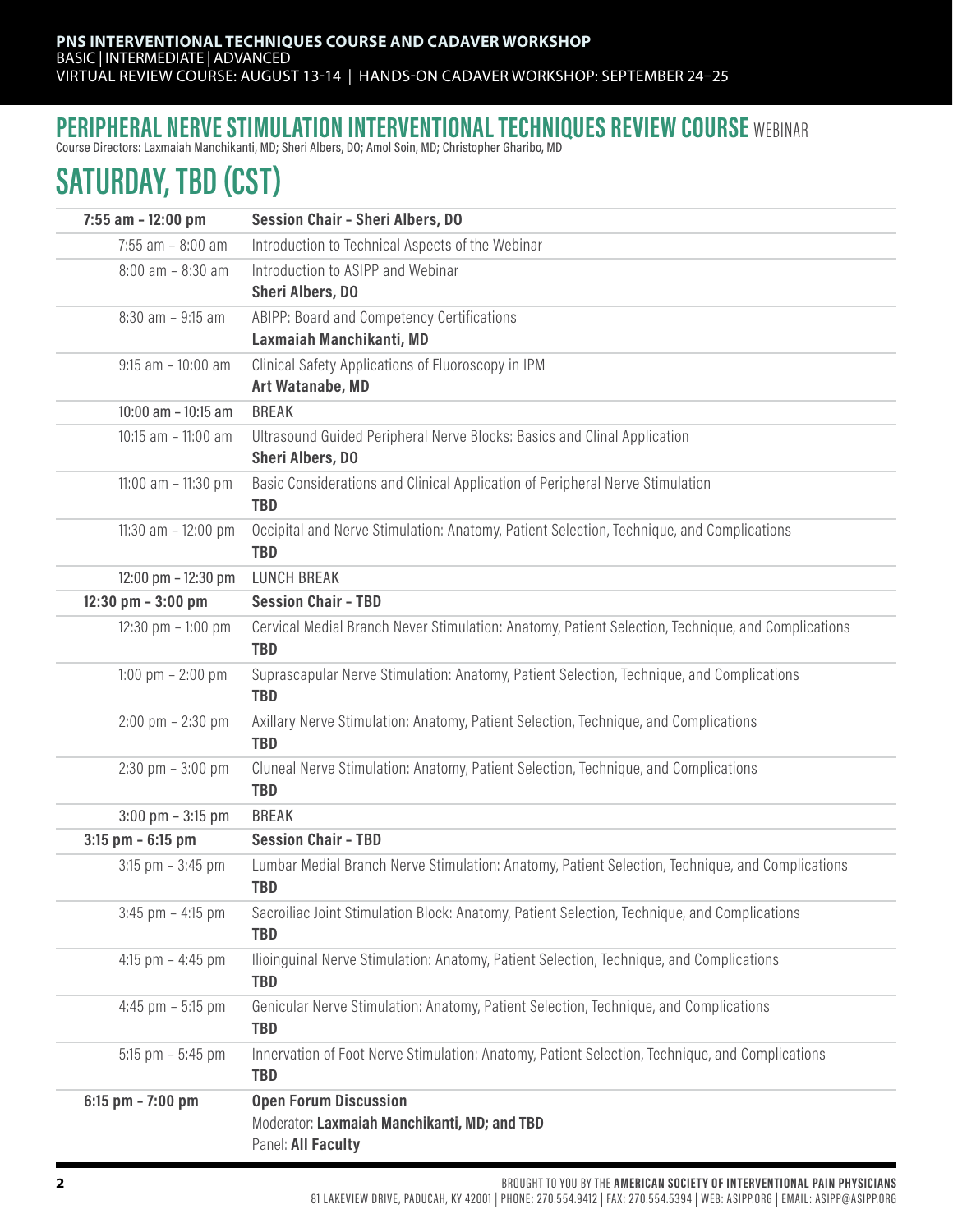# PERIPHERAL NERVE STIMULATION INTERVENTIONAL TECHNIQUES CADAVER WORKSHOP

| <b>SATURDAY, SEPTEMBER 24</b><br>*All times are CST |                                             |  |  |
|-----------------------------------------------------|---------------------------------------------|--|--|
| $6:45$ am                                           | <b>Shuttle to Cadaver Workshop Facility</b> |  |  |
| $12:00 \text{ pm} - 1:00 \text{ pm}$                | LUNCH                                       |  |  |
| $5:00$ pm                                           | <b>Shuttle to Hotel</b>                     |  |  |
| <b>SATURDAY, SEPTEMBER 24</b>                       | *All times are CST                          |  |  |
| $6:45$ am                                           | <b>Shuttle to Cadaver Workshop Facility</b> |  |  |
| $12:00$ pm                                          | <b>Shuttle to Hotel and Airport</b>         |  |  |

# GENERAL INFORMATION

## STATEMENT OF NEED

This comprehensive review course is planned as a CME activity to prepare for competency certification or an in-depth review in areas of **Peripheral** Nerve Stimulation Interventional Techniques. This webinar course is based on the American Board of Interventional Pain Physicians' specifications for competency certification examinations.

This course will provide in-depth evaluation of the knowledge of the participants with extensive review of subject(s).

As part of these comprehensive, in-depth, intense review courses, **ASIPP<sup>®</sup>** will provide participants with online material of the lectures.

# EDUCATIONAL OBJECTIVES/TARGET AUDIENCE

The course is intended to present interventional pain management specialists, nurses, and other healthcare providers an in-depth review of multiple areas of coding, compliance, and practice management.

#### Educational Objectives for Documentation, Coding, Compliance, and Practice Management Comprehensive Review Course Webinar:

- Discuss documentation for IPM
- Review practice management topics
- Discuss coding and billing
- Examine compliance issues

# OUTCOME

The Peripheral Nerve Stimulation Interventional Techniques review course will educate you on how to operate an interventional pain care center more effectively, so that patients will receive the best care available.

### ACCREDITATION STATEMENT

This activity has been planned and implemented in accordance with the accreditation requirements and policies of the Accreditation Council for Continuing Medical Education (ACCME) through the joint providership of The Institute for Medical Studies and the American Society of Interventional Pain Physicians (ASIPP®). The Institute for Medical Studies is accredited by the ACCME to provide continuing medical education for physicians.

ASIPP<sup>®</sup> is now an ABA Registered CME Provider.

# CATEGORY I CREDIT

The Institute for Medical Studies designates this live activity for a maximum of 10 AMA PRA Category 1 Credits<sup>TM</sup> for Peripheral Nerve Stimulation Interventional Techniques Comprehensive Review Course Webinar. Physicians should claim only the credit commensurate with the extent of their participation in the activity.

Physicians of Osteopathic Medicine — the American Osteopathic Association  $(AOA)$  accepts AMA PRA Category 1 Credits<sup>TM</sup> as AOA Category 2-B credit.

# RN, NP, AND PA CREDIT

Nurse Practitioners: The American Academy of Nurse Practitioners(AANP) accepts AMA PRA Category 1 Credits<sup>TM</sup> from organizations accredited by the ACCME.

RNs/ APNs: Most State Nursing Boards accept CE activities designated for AMA PRA Category 1 Credits<sup>TM</sup> towards re-licensure requirements. Check with your board to determine whether they will accept this CME activity towards your re-licensure. This activity has designated up to 10 AMA PRA Category 1 Credits<sup>TM</sup> for Practice Management from organizations accredited by the ACCME.

Physician Assistants: The American Academy of Physician Assistants (AAPA) accepts AMA *PRA Category 1 Credits*<sup> $M$ </sup> from organizations accredited by the ACCME.

# AMERICANS WITH DISABILITIES ACT AND SPECIAL SERVICES

Organizers fully comply with the legal requirements of the Americans with Disabilities Act and the rules and regulations thereof. If any participant in this educational activity is in need of accommodations, please contact the organizers at 270.554.9412 at least 10 days prior to the webinar.